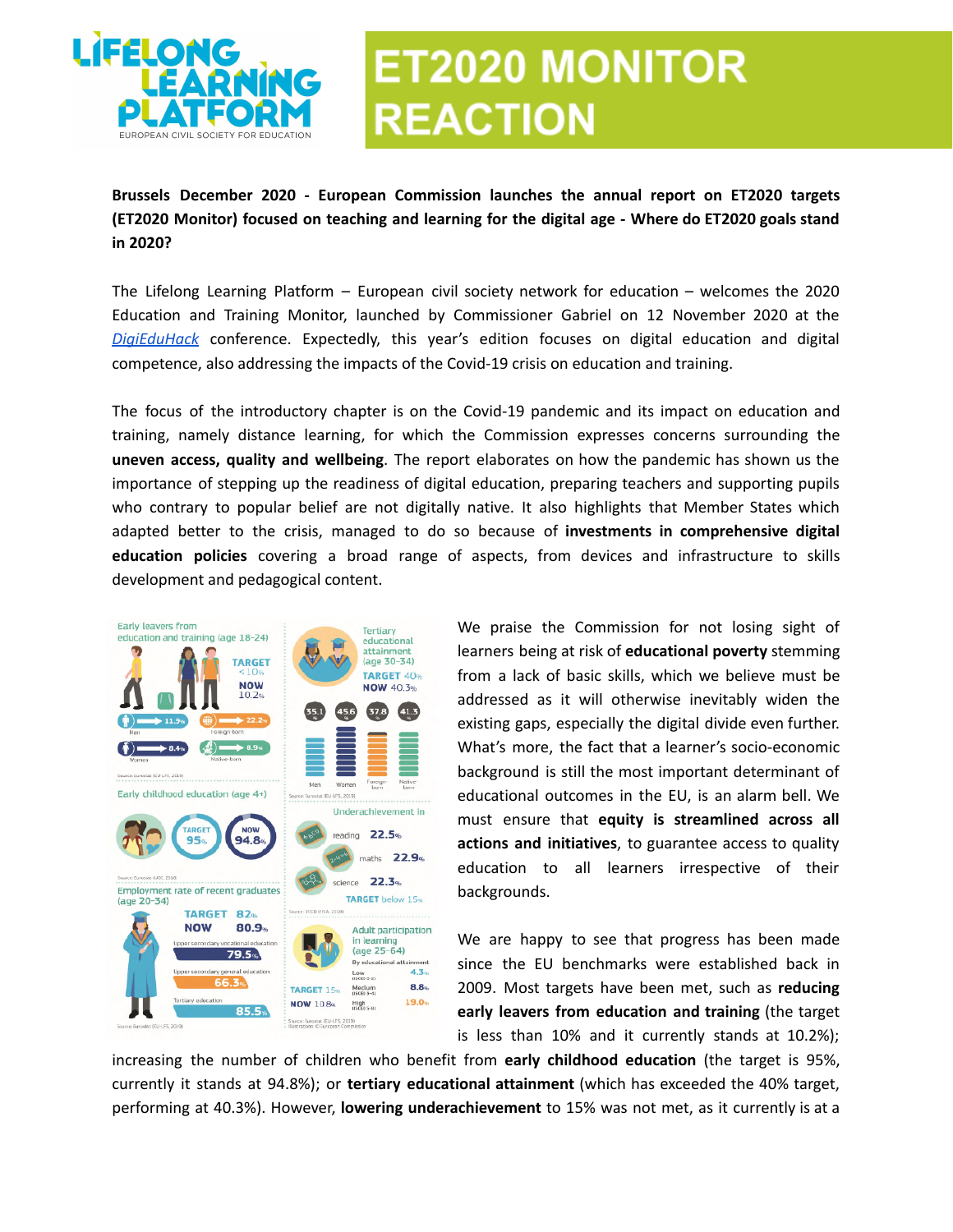high 22%. Similarly, increasing the share of **adult learners** was also not met, since currently it stands at 10.8% while the target is 15% .

In LLLP's ET2020 Shadow Report<sup>1</sup> launched in November 2020, we focused our attention on two targets: **adult learning**, as this target is the one with the least progress, and **early leavers from education and training** because of the prevention role that vocational, non-formal and informal learning pathways can play.

We emphasise on the need to adapt the benchmarks for adult learning in order to have a more holistic approach, since **current benchmarks exclude learners aged over 65**, which with an ageing population on the rise excludes an important segment of learners. We hope to see that the Updated Skills Agenda quantitative objectives, to monitor by 2025, will take up this issue and **embrace a lifelong learning approach** as the Skills Agenda states "to succeed [in the twin transitions and socio-economy recovery from Covid-19], lifelong learning for all must become a reality in Europe, in each Member State and in each region".

As for early leavers from education and training, we invite a **reflection on the current data collecting and setting of benchmarks**, as in our Shadow Report we found that grassroot level organisation are able to report more accurate figures on ELET which could be valuable for national and EU institutions to better understand this complex issue and tackle it. Besides, reinforcing **cross-border exchange of innovative teaching and learning practices** can help us create more inclusive learning environments.

We renewed our recommendation expressed in the 2018 ET2020 Review, which referred to including a **new target on teachers and educators** – to improve the status and access to continuous professional development opportunities. This year's Monitor states that the performance of education systems depends largely on the quality of teaching, moving on to highlight issues in this domain such as a shortage of teaching staff due to the unattractiveness of the profession, as well as an ageing workforce. Although some positive improvements are mentioned, such as Member States raising salaries, increasing budgets and facilitating entry into the profession, we believe that **ensuring training of teachers and educators at all levels should be a priority** in terms of reform and investment. This is a way to make education more inclusive and a need which has become even more apparent and relevant in the context of digital education. In this sense, we encourage Member States to include this in their Recovery and Resilience Plans.

It is clear from the Monitor's results as well as from our own research that the inclusion dimension of education and training really needs to be reinforced as learners are being left behind and will only fall further behind with the digital transformation if concrete actions are not taken now. We recommend for the Commission take measures to **further support the implementation of EU policies on inclusive education**.

<sup>1</sup> Lifelong Learning Platform, ET2020 Shadow Report, November 2020 <https://bit.ly/ET2020SR>